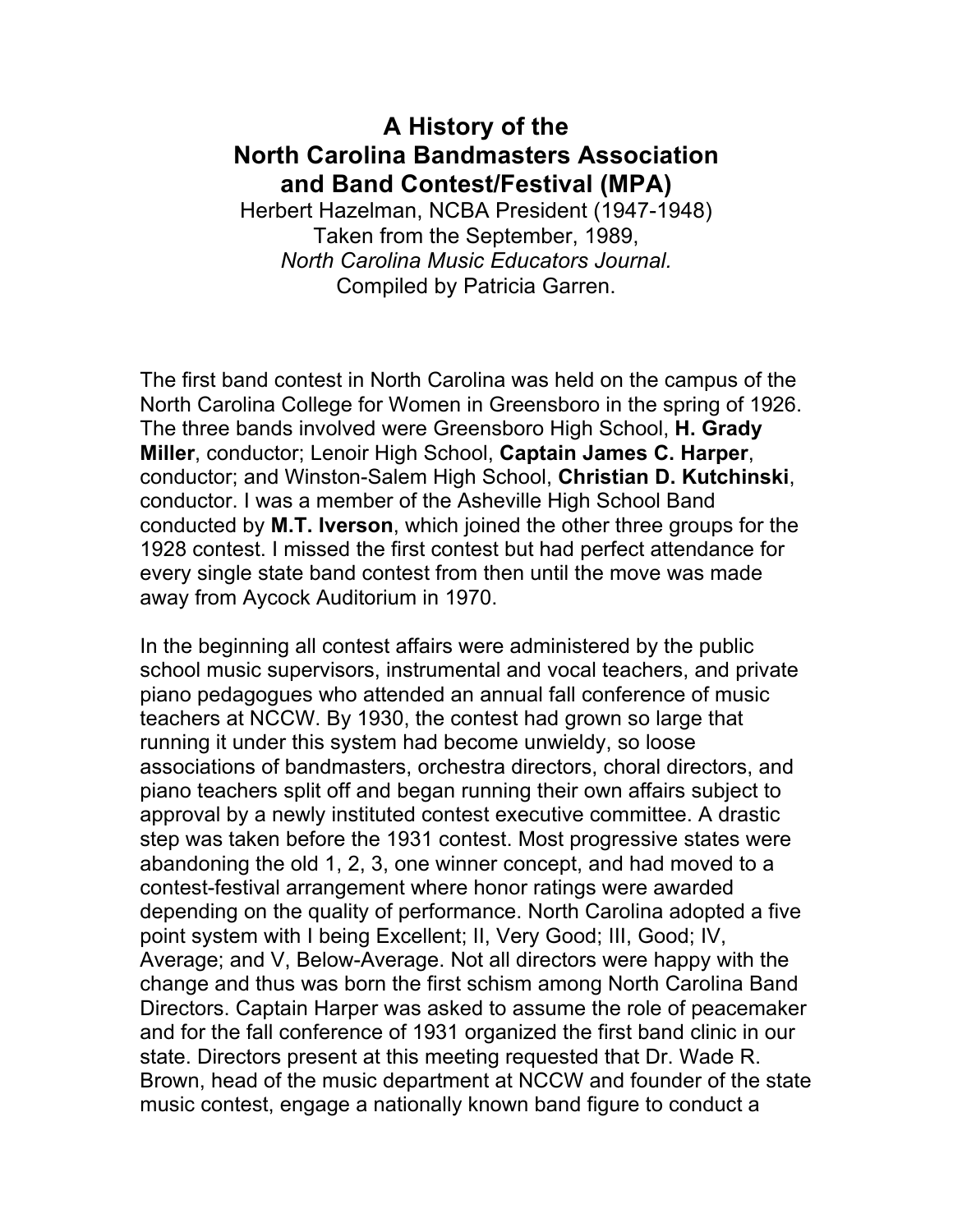clinic each fall. **Norval Church** of Columbia University was the first of many recognized authorities to bring their knowledge and inspiration to the fall conference. Clinicians for succeeding years were **Edwin Franko Goldman** founder of the Goldman Band in 1933; **A. Austin Harding** of the University of Illinois 1934, 1935; **Ernest Williams** of the Ernest Williams School of Music in 1936; **Frank Simon**, director of the Armco Band in 1937; and **Archie A. McCallister** of the Joliet High School Band in 1938. These clinicians were invited to judge the band contest the following spring.

**James Christian Pfohl** was the first elected president of the newly formed North Carolina Bandmasters Association in 1938, and he decided that we no longer needed to import outside experts so the clinic of 1939 was led by J.C. Pfohl of Davidson College; **Donald Pfohl** of Wake Forest College; and **C.D. Kutchinski** of North Carolina Slate University.

Leaders in 1940 were J.C. Pfohl, **Earl Slocum** of the University of North Carolina (there was only one UNC then), **George Henry** of Womans College, and **Herbert Hazelman** of Greensboro Senior High School. I would like to feel that I was selected to be the first high school director for the clinic because my peers recognized outstanding ability, but the truth is my band was chosen to perform and I was part of the package.

Pfohl, Slocum, **Robert Fearing** of Duke University, and Hazelman led the last clinic before the hiatus in contest activities resulting from World War II.

In 1930, almost all band directors of Class A (500+ students) schools and many of the Class B (250-500 students) directors were employed by local school boards. However, a great majority of leaders in Class C schools were "Music Men" employed by instrument dealers. Schools would generally provide a room for rehearsal and nothing more. The instructor would sell or rent instruments and collect nominal fees to pay for lessons and rehearsals. Many of these directors were dedicated, proficient musicians who produced excellent results. Some took money and ran, but far worse were the sorry ones who took the money and stayed.

In the spring of 1932, the depression finally caught up with North Carolina, and all of the school-employed band directors except those in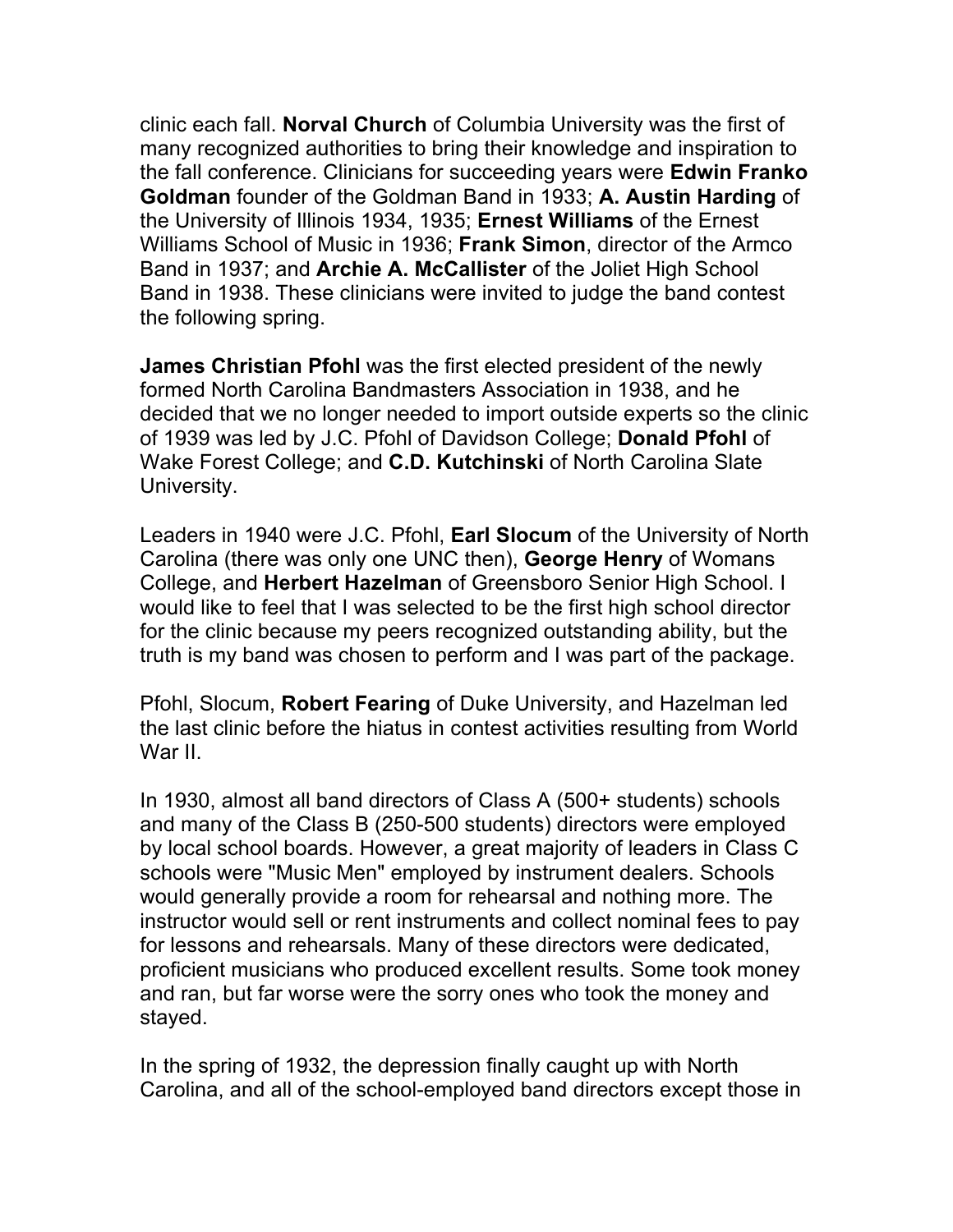Charlotte and Lenoir were dismissed from their jobs. A few held on by teaching privately, but most sought other employment. At the fall conference in 1935, it was determined that several schools had reinstituted their band programs and Harper and **L.R. Sides**, director of the Charlotte band, agreed that they would not enter the 1936 contest to give these struggling bands coming back from three years of no activity a better chance to show up well.

At the last possible moment, Sides reneged and entered the Charlotte band. Dr. Brown called Harper and apprised him of the situation and gave him an invitation to enter the Lenoir band also. Harper, being a man of his word, chose to honor his commitment.

Meanwhile, I was in graduate school at UNC when I was offered the job of directing the Durham High School Band. I found 34 players, some of whom were quite expert, and a fairly balanced instrumentation. By judicious shuffling of a few players to other instruments and a lot of editing the contest piece, I entered Class A competition and earned a Superior rating.

In those days, a final gala concert was performed on the last evening of the contest-festival by soloists, ensembles, and large groups. I am not sure we played better than Charlotte but the judge, **Raymond Dvorak** of the University of Wisconsin, selected us for the honor spot. Harper was also invited to bring the Lenoir band to play on the gala.

The repercussions of this affair were still ringing at the next fall conference, so **H. Hugh Atwater**, who had succeeded the retiring Dr. Brown as head of music at WCUNC and inherited the mess, took immediate action. He decided that the band representative of the contest executive committee should forthwith organize a bandmasters association, which would henceforth handle all band contest affairs. The bandmaster representative was L.R. Sides!

The 1937 contest was relatively uneventful. Lenoir and Charlotte earned their superiors and all other Class A bands found that they still could not compete. At the fall conference in 1937, the projected bandmasters association was still non-existent so a fight erupted on the floor. There were many more directors present who had first year bands than those with more experienced groups so the have-nots rammed through a resolution to change our method of classification to the so called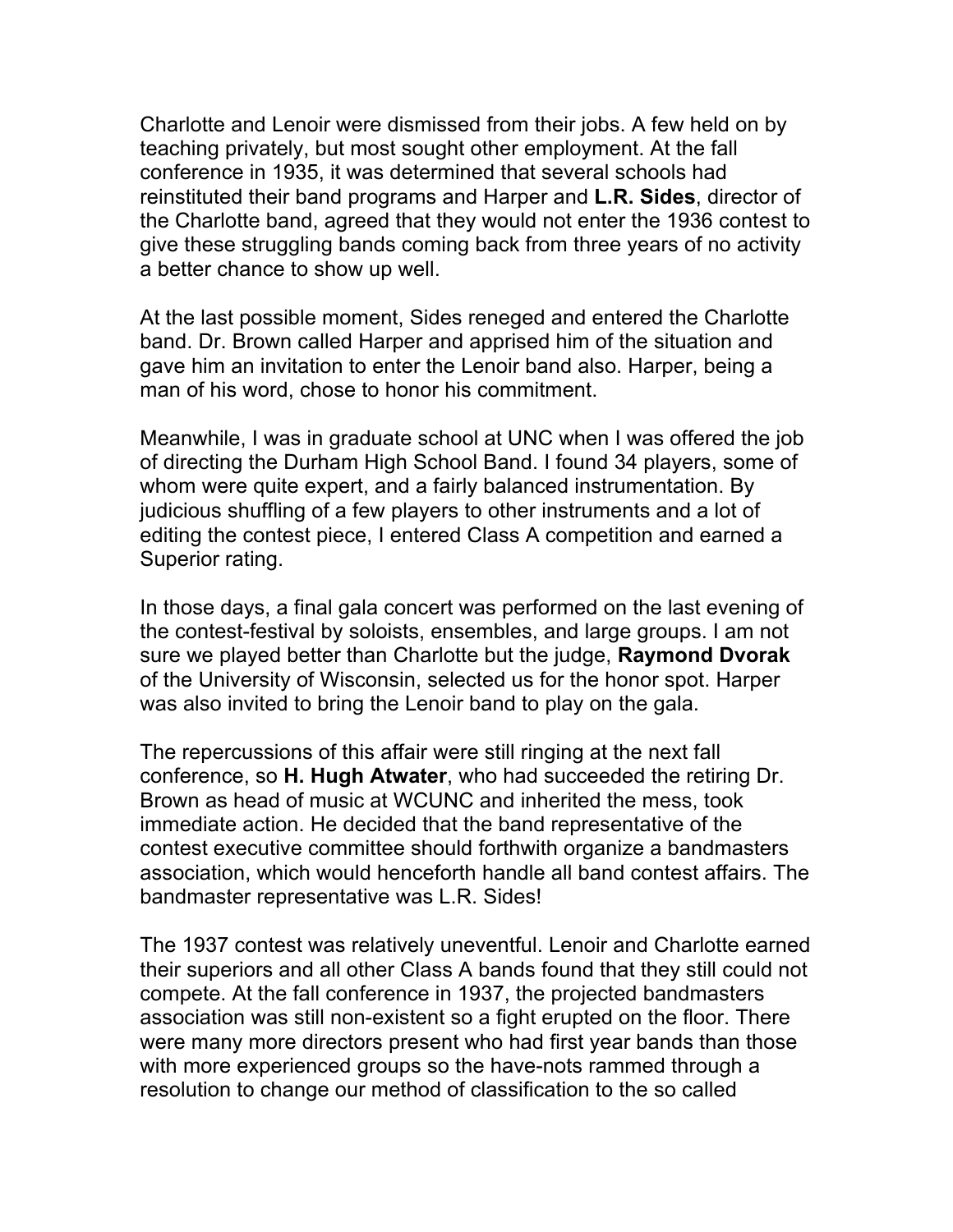Wisconsin system where class was determined by a complicated, easily manipulated mathematical formula which took into account the average experience of the players, the minutes rehearsed per week, etc. So we all determined our own class, got our superiors and returned to the old method in 1938.

Meanwhile, Sides and a few bandmasters in the Charlotte area declared that they were now the official voice in all contest matters. Quite naturally, many bandmasters not included in the clique found the situation to be intolerable so after a concert by the Davidson College band on September 11,1938, this pack of malcontents led by Capt. Harper met and organized a group to go to Charlotte for the annual meeting of the NCBA with enough votes to elect its own slate of officers. Below is the first paragraph of a letter, which Harper sent to me on September 19, 1938:

*"May I express my personal appreciation to you for your cooperation before and during the events of last Saturday night. The fellows certainly stood by us in a fine way and it was a satisfaction that we could elect 7 out of 8 names on our slate. I think we are now assured of honest and capable management and that this will be one of the best years of the association."*

The elected officers were **James C. Pfohl** of Davidson College, President; **Harold A. McDougle** of Greenville, Vice President; **Larry Rogers** of Salisbury, Secretary; **Herbert Hazelman** of Greensboro, Treasurer; **James C. Harper** of Lenoir, Representative on Region 8 Board; and **Bernard Hirsch** of Marion, **L.R. Sides** of Charlotte, and **Joe D. Hamrick** of Fayetteville, Board Members.

After the tally was announced, I moved that we organize our first ever All-State Band to present a concert during the March 1939 meeting of the North Carolina Education Association in Raleigh. I was made chairman of the committee when it was revealed that **Ben L. Smith**, superintendent of Greensboro City Schools was president of the NCEA and I had more influence with him than any other member of the NCBA. Thanks to yeoman work on the part of **Millard Burt**, director of the Raleigh High School band, in making arrangements for housing, feeding, entertaining, and finding rehearsal space and inspired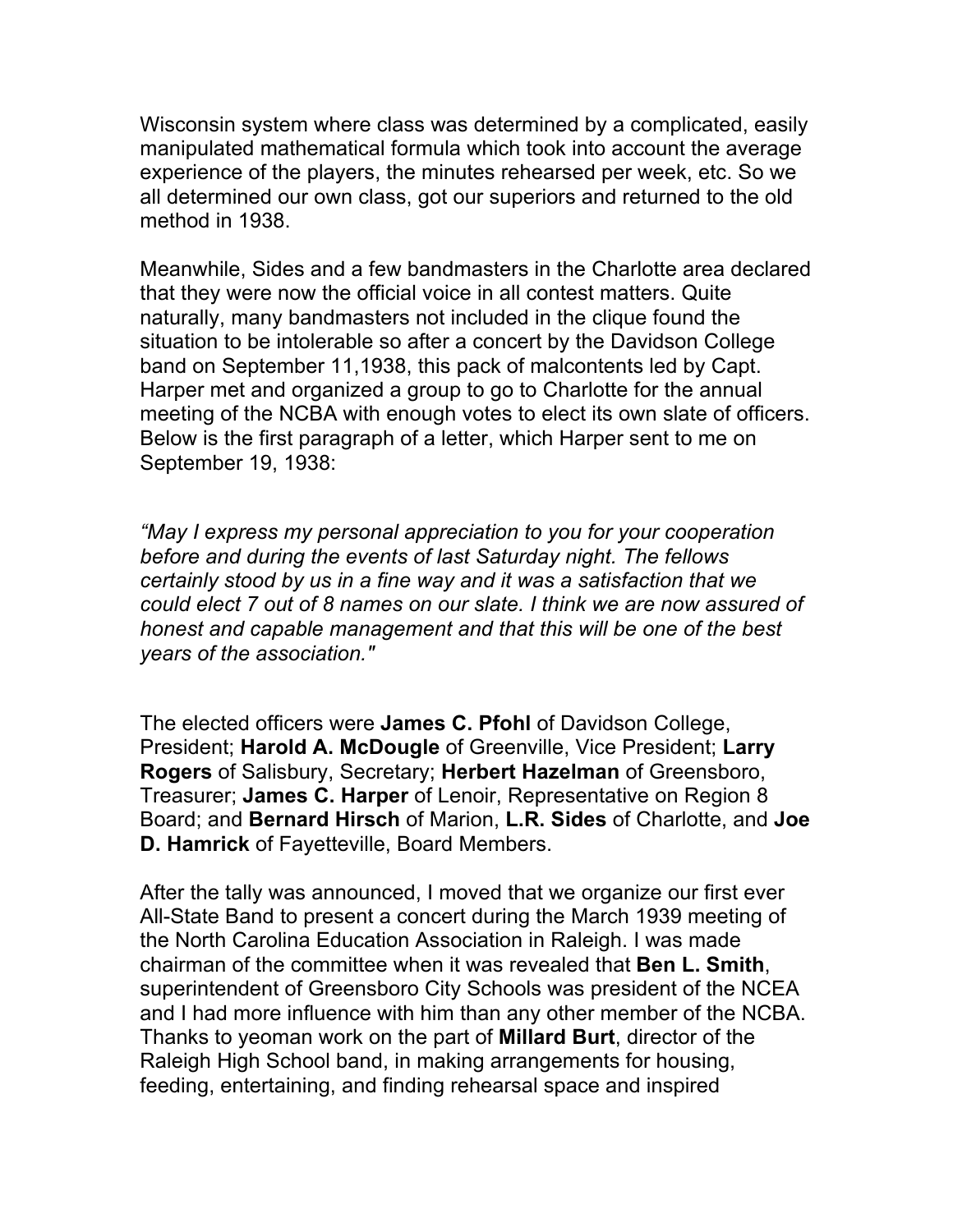rehearsing and conducting by **Earl Slocum** of UNC, the whole affair was a resounding success and certainly fulfilled our stated purpose of exposing those superintendents and principals who did not have bands in their schools to an inspirational demonstration of what youngsters of this age could produce.

The annual fall meeting of the NCBA for 1939 was moved from Charlotte to Salisbury and the following slate was elected: **James C. Pfohl**, President; **Millard Burt,** Vice President; **Leonard V. Meretta** of Lenoir. Secretary; **Julian Helms** of Hendersonville, Treasurer; **Bernard Hirsch,** Representative on Region 8 Board; and **Robert Smith** of Charlotte, **Harold McDougle**, and **Dean C. Tabor** of Greenville, Board. To reduce friction Harper and I decided that we should not hold office at this time and Sides was never nominated again for office in the association.

**Harold McDougle** was elected president in 1940 and his fellow officers were: **Bernard Hirsch**, Vice President; **A. Moreland Cunningham** of Morganton. Secretary; **Julian Helms**, Treasurer; **Paul Hendricks** of Kings Mountain, Representative on Region 8 Board; and **Robert Smith**, **C.L. McCuUers** of Edenton. and **Arthur Steere** of Winston Salem, Board.

Since McDougle was from Greenville it was deemed wise to elect a president from the west in 1941 — **Julian Helms** of Hendersonville and in 1942 we went back east and elected W. Thomas Hearne from Henderson. All activities were cancelled during the war, so Tom held office for four years.

The 1940-41 roster showed NCBA with 69 active members. When activities were resumed in 1946, membership was down to 51 but grew to 69 before the end of 1947. Many bands lost their directors to military service for the duration and rebuilding in these two years was slow. Bernie Hirsch was elected president for 1946-47. He was still somewhat weakened by malaria, which he picked up in the South Pacific.

I was elected president in 1947 and had a most interesting administration. Colonel **Howard Bronson**, President of American Bandmasters Association, called me and wondered if there was some community in North Carolina that would be interested in hosting the 1949 convention of the ABA.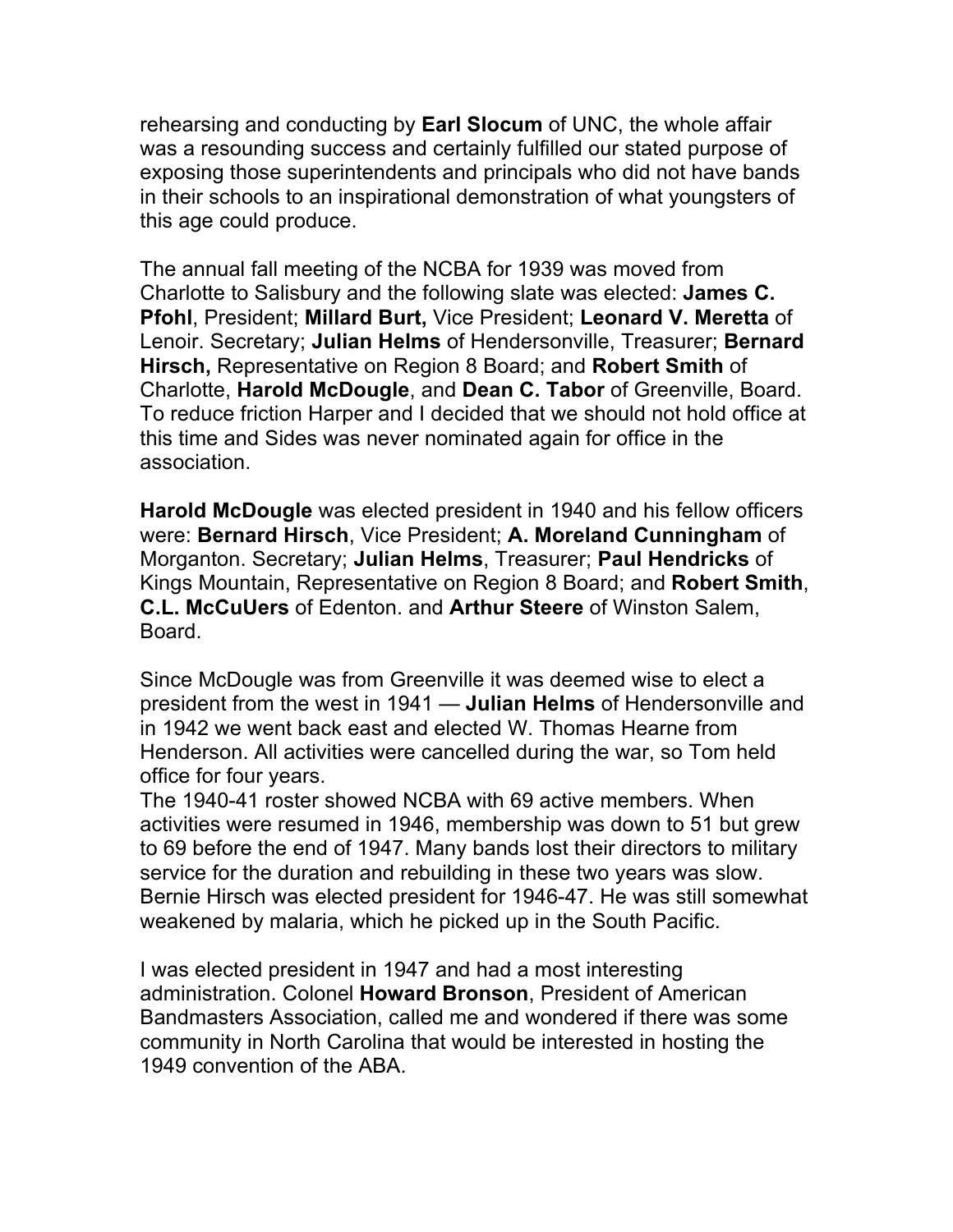There were three members of the ABA in North Carolina — Jim Harper, Jim Pfohl, and Earl Slocum. The four of us got together and talked **Cecil Brodt** of Brodt Music Company into assuming responsibility for hosting the meeting in Charlotte. He and his wife Gladys did a fantastic job and the convention was a huge success. Concerts were provided by Charlotte, Greensboro, and Lenoir High School bands and college groups from Davidson, Duke, and UNC. Alan Bone of Duke University was president of NCBA in 1949, so he served as both performer and host.

Another highlight of my administration was a carefully orchestrated campaign to change to our current system of allowing bands to seek their own level of competition by selecting contest repertoire from graded music lists. Ten compositions were selected by the music committee for each of grades II through VI, and each band was required to prepare four numbers from its selected list.

At the contest, the director had to play his selected composition and the judges picked a second number after the band had played the director's choice. This makes for a demanding contest and brought dire warnings from the doomsayers that we were going to kill the contest. In 1948, under the old system only 10 bands competed at the state level.

The new system took effect in 1949, and two Group III, two Group IV, three Group V, and two Group VI bands entered. There was pressure on us to give up and retreat to the previous method of classification. George Kirsten from Lenoir was president for the 1950 contest, and to his everlasting credit he stood firm, and lo and behold, the 1950 contest had 23 bands playing. The new system was working and directors were happy. From that time forward, no motion was made to return to the previous system.

Two all-state clinic bands were authorized in 1948. I can't find the record of the eastern group but the western division band played a concert in High Point on February 21, under the direction of Alan Bone of Duke University.

Herbert Carter of East Carolina College in Greenville was president of NCBA 1950-51. Millard Burt of Raleigh assumed the presidency for the 1951-52 period and it was in his administration that the North Carolina Music Educators Association became a reality.